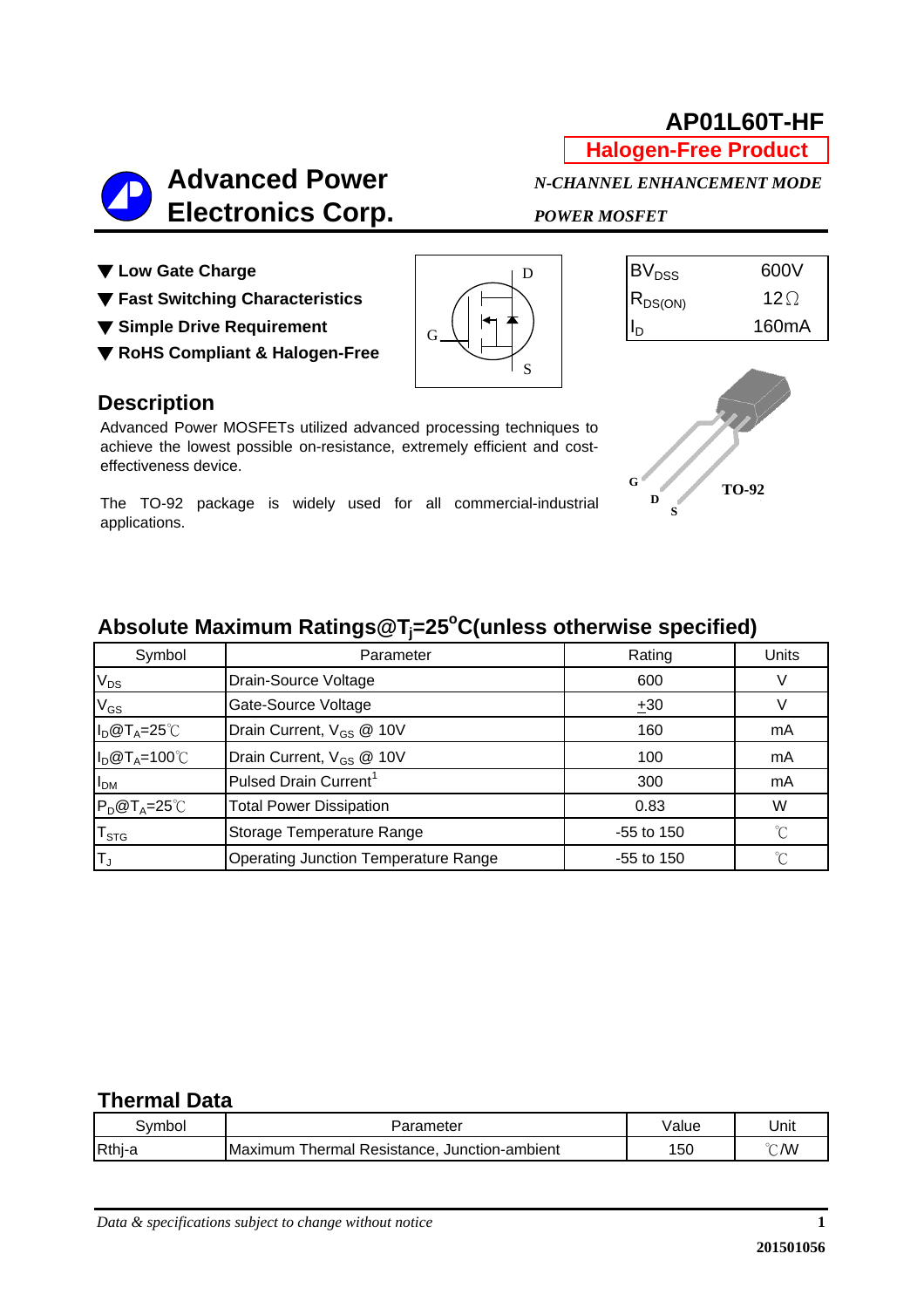

# Electrical Characteristics@T<sub>j</sub>=25°C(unless otherwise specified)

| Symbol                                                     | Parameter                                           | <b>Test Conditions</b>                             | Min.                     | Typ.           | Max.                     | Units |
|------------------------------------------------------------|-----------------------------------------------------|----------------------------------------------------|--------------------------|----------------|--------------------------|-------|
| BV <sub>DSS</sub>                                          | Drain-Source Breakdown Voltage                      | V <sub>GS</sub> =0V, I <sub>D</sub> =1mA           | 600                      |                |                          | V     |
| $\triangle$ BV <sub>DSS</sub> / $\triangle$ T <sub>j</sub> | Breakdown Voltage Temperature Coefficient           | Reference to $25^{\circ}$ C, $I_{D} = 1 \text{mA}$ | $\blacksquare$           | 0.8            | $\overline{\phantom{0}}$ | V/°C  |
| $R_{DS(ON)}$                                               | Static Drain-Source On-Resistance <sup>2</sup>      | $V_{GS}$ =10V, $I_D$ =0.5A                         |                          | ۰              | 12                       | Ω     |
| $V_{GS(th)}$                                               | Gate Threshold Voltage                              | $V_{DS} = V_{GS}$ , I <sub>D</sub> =250uA          | 2                        |                | 4                        | V     |
| $g_{\text{fs}}$                                            | <b>Forward Transconductance</b>                     | $V_{DS} = 10V$ , $I_D = 0.5A$                      | $\overline{\phantom{a}}$ | 0.8            |                          | S     |
| $I_{DSS}$                                                  | Drain-Source Leakage Current                        | $V_{DS}$ =600V, $V_{GS}$ =0V                       |                          | $\blacksquare$ | 10                       | uA    |
|                                                            | Drain-Source Leakage Current (T <sub>i</sub> =70°C) | $V_{DS}$ =480V, V <sub>GS</sub> =0V                |                          |                | 500                      | uA    |
| $I_{GSS}$                                                  | Gate-Source Leakage                                 | $V_{GS} = +30V$ , $V_{DS} = 0V$                    |                          |                | $+100$                   | nA    |
| $\mathsf{Q}_{\mathsf{g}}$                                  | Total Gate Charge $^2$                              | $ID=100mA$                                         |                          | $\overline{7}$ | 11                       | nС    |
| $\mathbf{Q}_\text{gs}$                                     | Gate-Source Charge                                  | $V_{DS} = 480V$                                    | $\blacksquare$           | 1.4            | ۰.                       | nС    |
| $Q_{\underline{gd}}$                                       | Gate-Drain ("Miller") Charge                        | $V_{GS}$ =10V                                      | $\overline{a}$           | 3.4            | ٠                        | nC    |
| $t_{d(on)}$                                                | Turn-on Delay Time <sup>2</sup>                     | $V_{DD} = 300V$                                    |                          | 8              |                          | ns    |
| t,                                                         | <b>Rise Time</b>                                    | $I_D=1A$                                           |                          | 5              |                          | ns    |
| $t_{d(\text{off})}$                                        | <b>Turn-off Delay Time</b>                          | $R_G = 10 \Omega$                                  |                          | 13             | ۰                        | ns    |
| $t_f$                                                      | <b>Fall Time</b>                                    | $V_{GS}$ =10V                                      | $\blacksquare$           | 9              |                          | ns    |
| $C_{iss}$                                                  | Input Capacitance                                   | $V_{GS} = 0V$                                      |                          | 260            | 420                      | pF    |
| $C_{\rm oss}$                                              | <b>Output Capacitance</b>                           | $V_{DS} = 25V$                                     |                          | 20             | ۰                        | рF    |
| $C_{\text{rss}}$                                           | Reverse Transfer Capacitance                        | $f=1.0MHz$                                         |                          | 3              |                          | рF    |
| $R_{g}$                                                    | Gate Resistance                                     | $f=1.0MHz$                                         |                          | 3              |                          | Ω     |

#### **Source-Drain Diode**

| Symbol   | Parameter                          | Test Conditions      | Min. | $\tau_{\text{VD}}$ . | Max. | Units |
|----------|------------------------------------|----------------------|------|----------------------|------|-------|
| $V_{SD}$ | Forward On Voltage <sup>2</sup>    | $IS=160mA, VGS=0V$   |      |                      |      |       |
| $t_{rr}$ | Reverse Recovery Time <sup>2</sup> | $IS=1A, VGS=0V,$     |      | 345                  |      | ns    |
| $Q_{rr}$ | <b>Reverse Recovery Charge</b>     | $dl/dt = 100A/\mu s$ | -    |                      |      | μC    |

#### **Notes:**

1.Pulse width limited by Max. junction temperature.

2.Pulse test

THIS PRODUCT IS SENSITIVE TO ELECTROSTATIC DISCHARGE, PLEASE HANDLE WITH CAUTION.

USE OF THIS PRODUCT AS A CRITICAL COMPONENT IN LIFE SUPPORT OR OTHER SIMILAR SYSTEMS IS NOT AUTHORIZED. APEC DOES NOT ASSUME ANY LIABILITY ARISING OUT OF THE APPLICATION OR USE OF ANY PRODUCT OR CIRCUIT DESCRIBED HEREIN; NEITHER DOES IT CONVEY ANY LICENSE UNDER ITS PATENT RIGHTS, NOR THE RIGHTS OF OTHERS. APEC RESERVES THE RIGHT TO MAKE CHANGES WITHOUT FURTHER NOTICE TO ANY PRODUCTS HEREIN TO IMPROVE

RELIABILITY, FUNCTION OR DESIGN.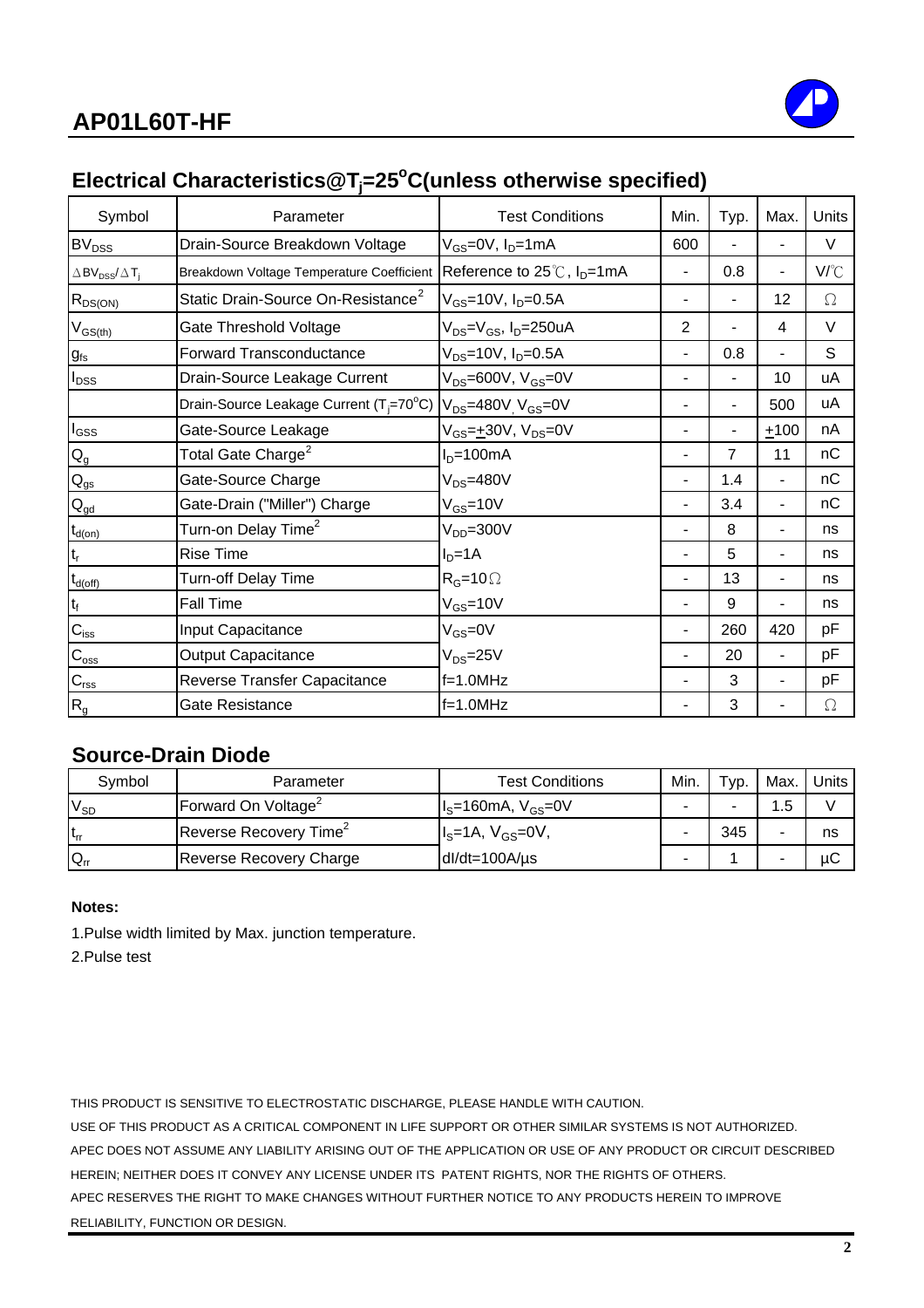# **AP01L60T-HF**



 **Fig 1. Typical Output Characteristics Fig 2. Typical Output Characteristics**



**Fig 3. Normalized BV**<sub>DSS</sub> v.s. Junction Fig 4. Normalized On-Resistance  **Temperature v.s. Junction Temperature**



Fig 5. Forward Characteristic of Fig 6. Gate Threshold Voltage v.s.







**Reverse Diode Junction Temperature**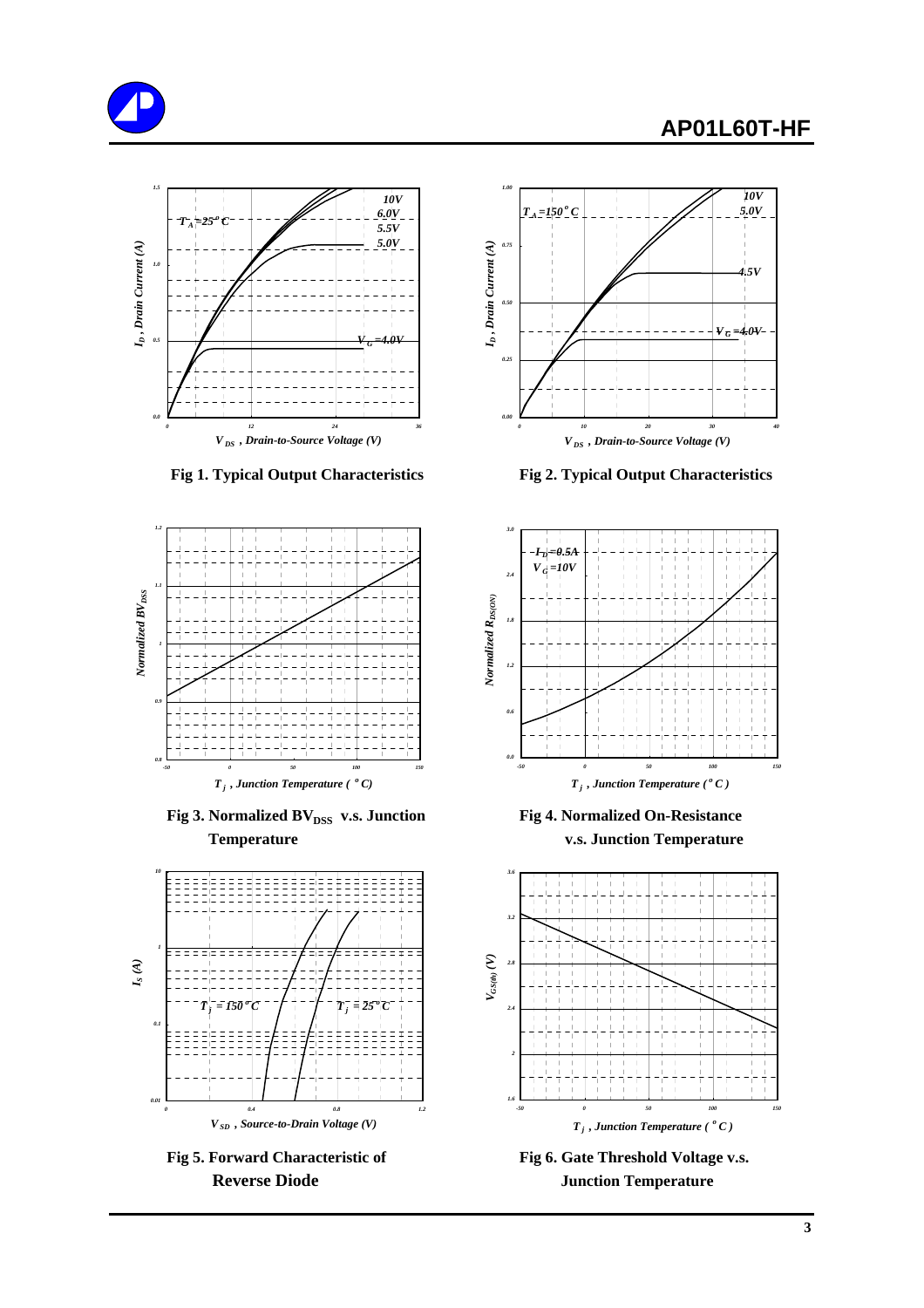### **AP01L60T-HF**







 **Fig 9. Maximum Drain Current v.s. Fig 10. Typical Power Dissipation Case Temperature**



Fig 11. Switching Time Waveform Fig 12. Gate Charge Waveform



 **Fig 7. Gate Charge Characteristics Fig 8. Typical Capacitance Characteristics**



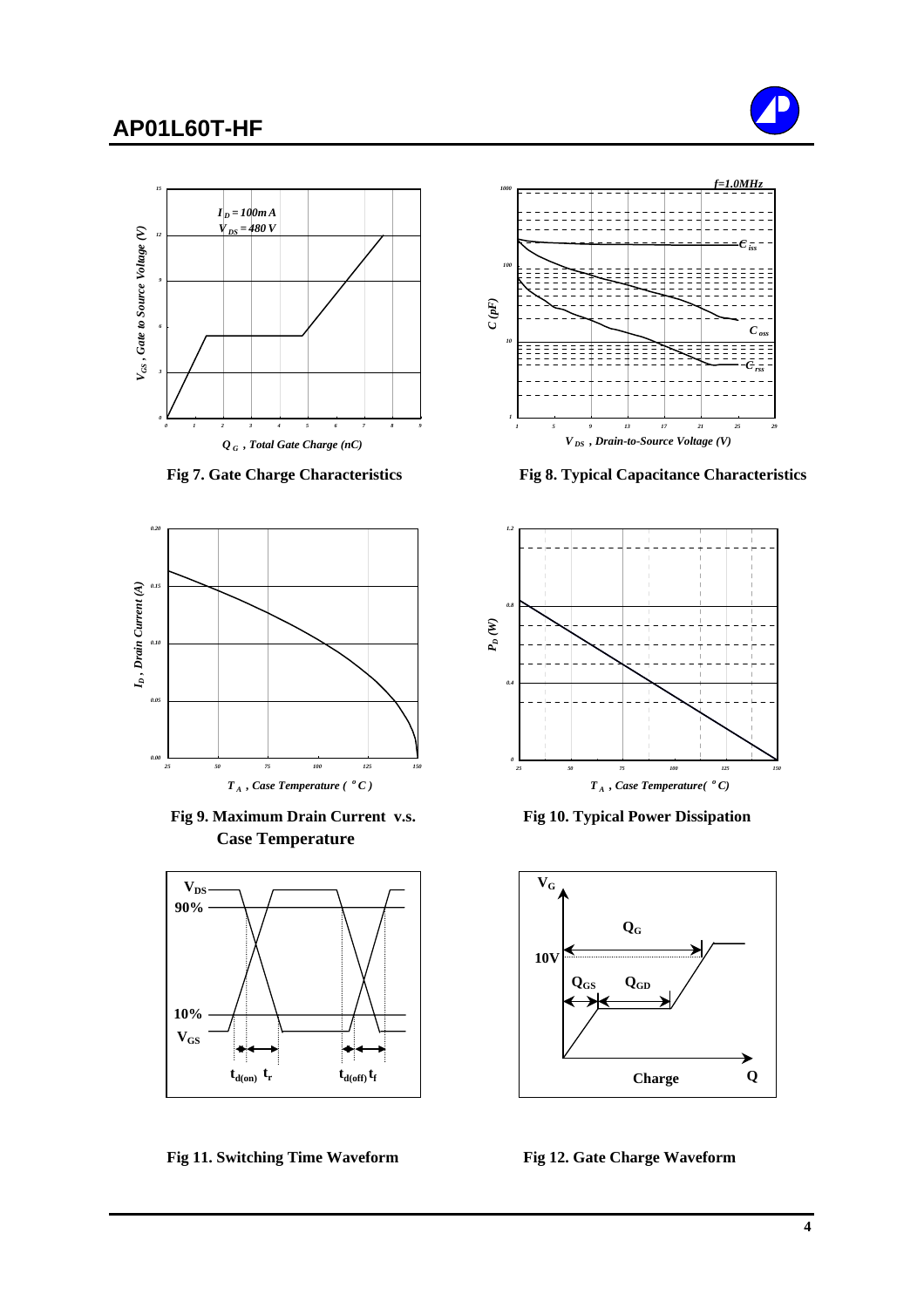

# **MARKING INFORMATION**

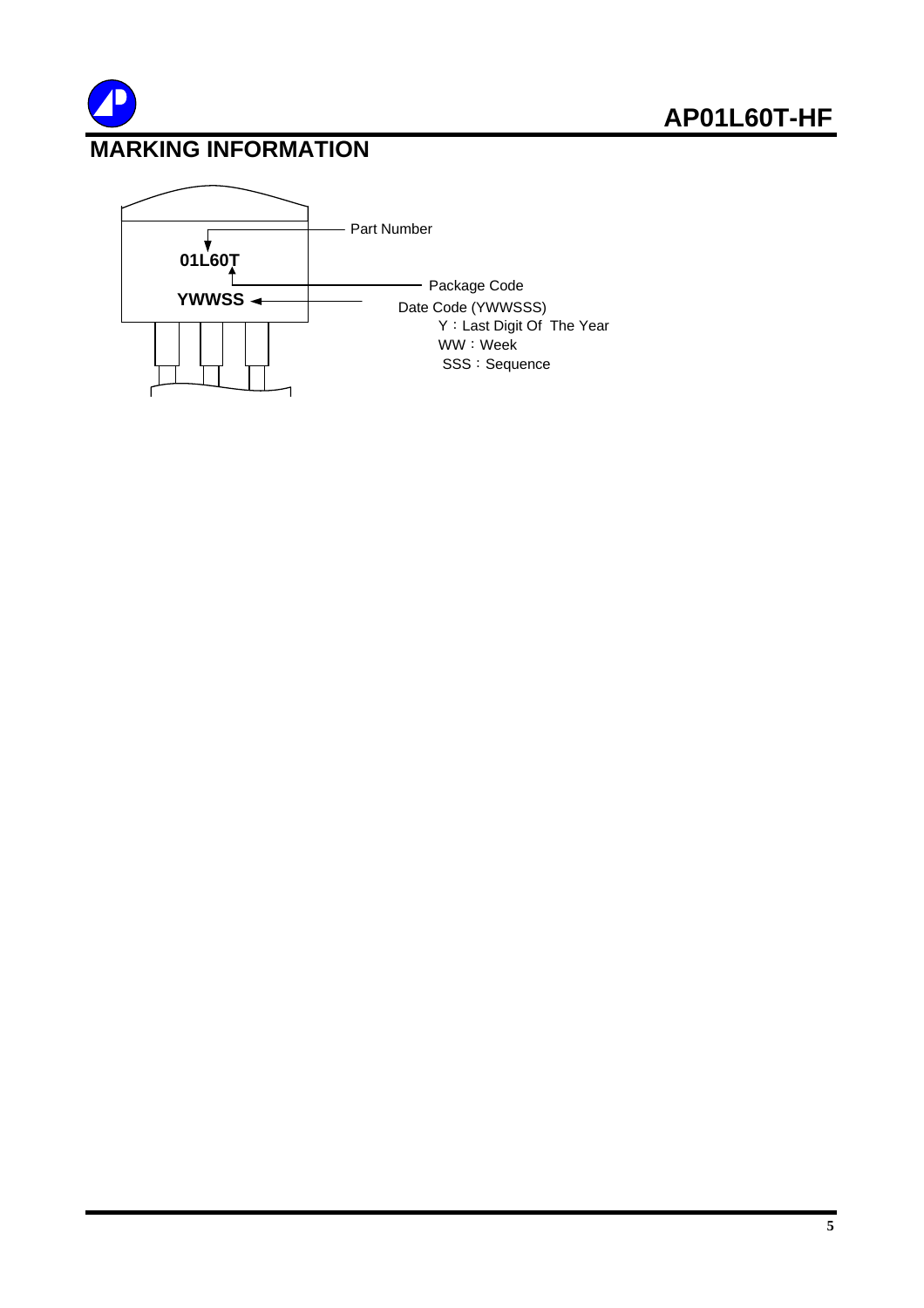

# **Package Outline : TO-92 (Ammo Pak)**